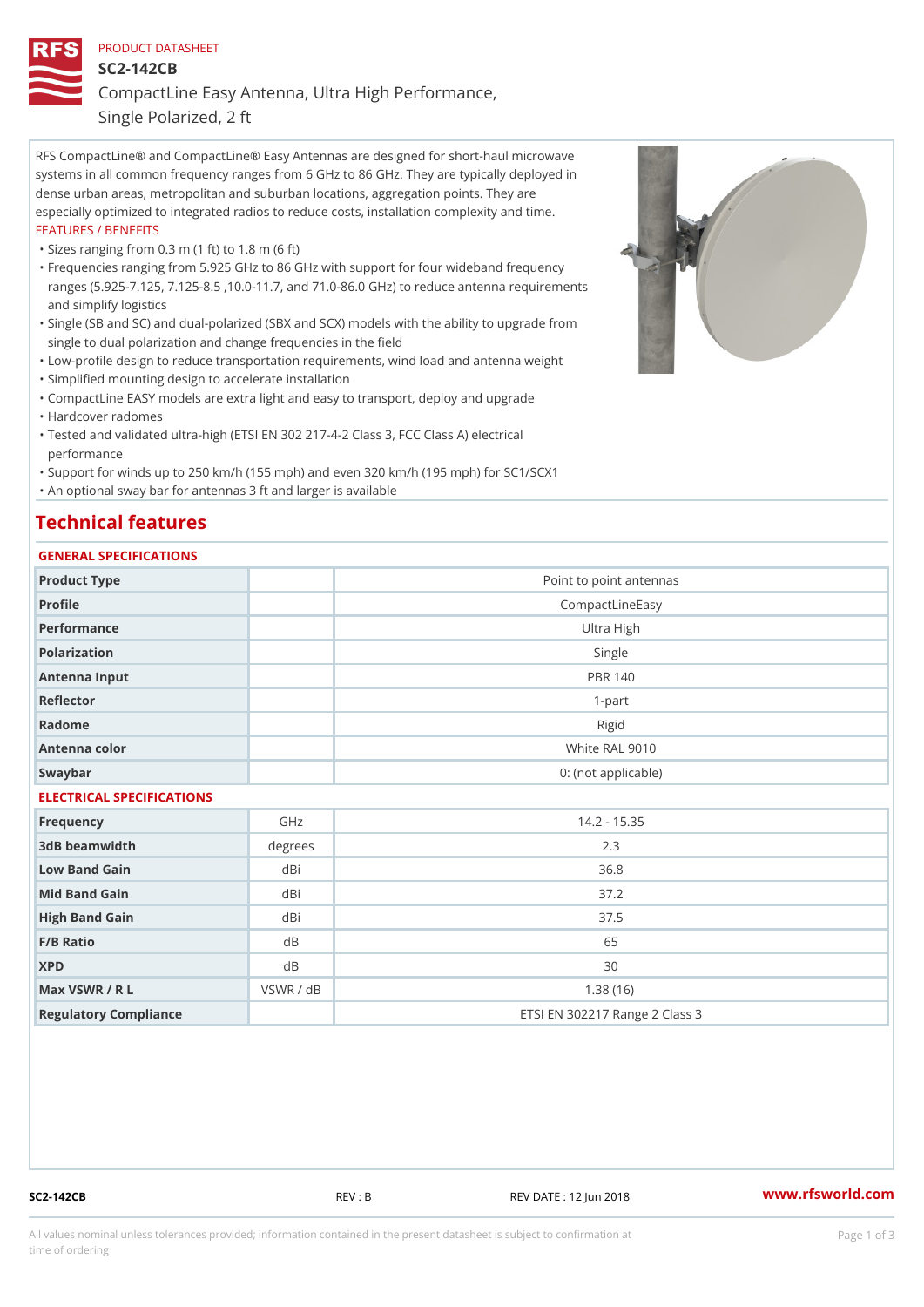# PRODUCT DATASHEET SC2-142CB CompactLine Easy Antenna, Ultra High Performance, Single Polarized, 2 ft

| MECHANICAL SPECIFICATIONS                                              |                |              |                     |  |  |  |
|------------------------------------------------------------------------|----------------|--------------|---------------------|--|--|--|
| Diameter                                                               |                | ft $(m)$     | 2(0.6)              |  |  |  |
| Elevation Adjustment                                                   |                | degrees      | ± 15                |  |  |  |
| Azimuth Adjustment                                                     |                | degrees      | ± 15                |  |  |  |
| Polarization Adjustment                                                |                | degrees      | ± 5                 |  |  |  |
| Mounting Pipe Diameter<br>minimum                                      |                | $mm$ (in)    | 48 (1.9)            |  |  |  |
| Mounting Pipe Diameter<br>maximum                                      |                | $mm$ (in)    | 114(4.5)            |  |  |  |
| Approximate Weight                                                     |                | kg (lb)      | 7(15.4)             |  |  |  |
| Survival Windspeed                                                     |                | $km/h$ (mph) | 252 (155)           |  |  |  |
| Operational Windspeed                                                  |                | $km/h$ (mph) | 180 (112)           |  |  |  |
| FURTHER ACCESSORIES                                                    |                |              |                     |  |  |  |
| optional Swaybar                                                       |                |              | 0: (not applicable) |  |  |  |
| MOUNTOUTLINE                                                           |                |              |                     |  |  |  |
| $Dimension_A$                                                          | m m<br>(in)    |              | 650 (25.6)          |  |  |  |
| Dimension_B                                                            | m m<br>(i n)   |              | 313 (12.3)          |  |  |  |
| $Dimension_C$                                                          | m m<br>(in)    |              | 173(6.8)            |  |  |  |
| $Dim_D - D -$<br>$51mm(2_in)Pip@in$                                    | m <sub>m</sub> |              | 259 (10.2)          |  |  |  |
| $Dim_D - D -$<br>$89$ m m $(3.5 \text{ in})$ P i(pine)                 | m <sub>m</sub> |              | 279.5(11)           |  |  |  |
| $Dim_D - D -$<br>$114$ m m $(4.5$ ir $)$ $\sqrt{$ ii $\sqrt{p}}$ $\ge$ | m <sub>m</sub> |              | 292 (11.5)          |  |  |  |

Outline\_2ft\_CompactLineEasy \_DeepRedesi

Dimension\_E

Dimension\_F

m m (in)

mm (in)

36 (1.4)

40 (1.6)

SC2-142CB REV : B REV : REV DATE : 12 Jun 2018 WWW.rfsworld.com